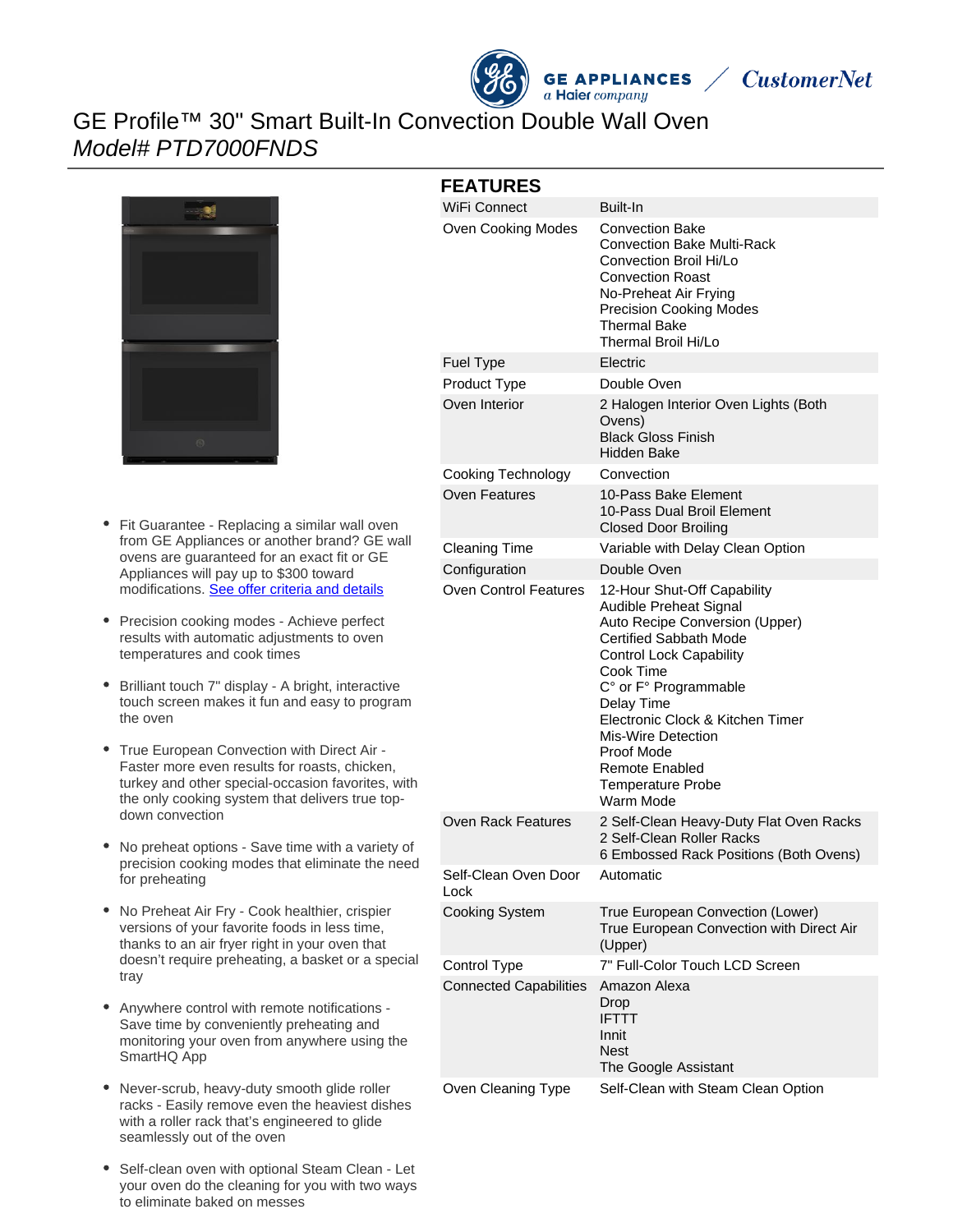- Precision temperature probe Monitor the progress of roasts and meats through the SmartHQ app on your smartphone for accurately cooked results
- 10-pass hidden bake element Even baking is assured with heat that covers more surface area
- 10-pass dual-broil element Large and small dishes brown evenly with two, full-coverage elements
- Double oven convection Cook more dishes at once and achieve perfectly even results with convection technology in both ovens

Have more questions? Please contact 1-800-626-2000